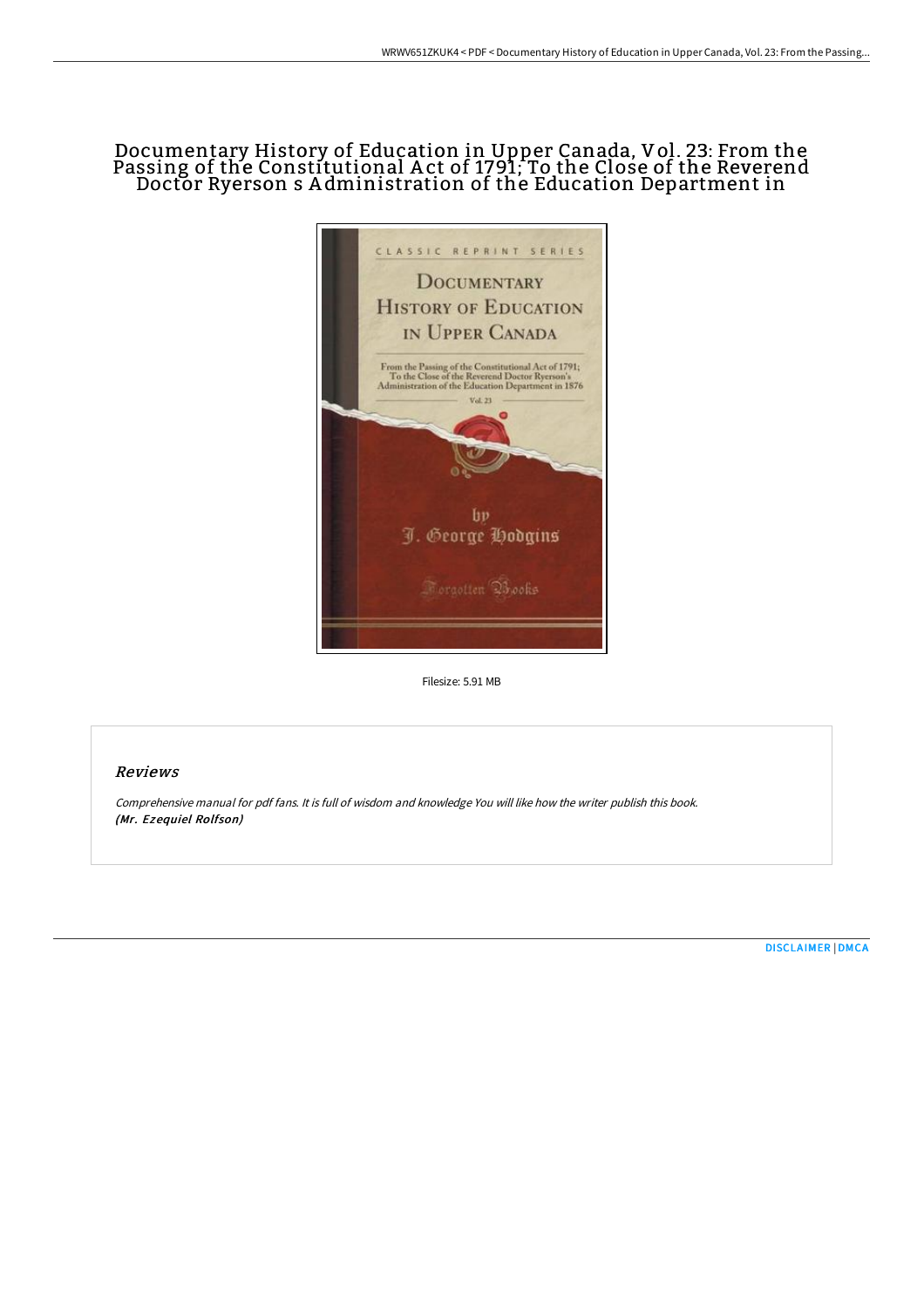## DOCUMENTARY HISTORY OF EDUCATION IN UPPER CANADA, VOL. 23: FROM THE PASSING OF THE CONSTITUTIONAL ACT OF 1791; TO THE CLOSE OF THE REVEREND DOCTOR RYERSON S ADMINISTRATION OF THE EDUCATION DEPARTMENT IN



To download Documentary History of Education in Upper Canada, Vol. 23: From the Passing of the Constitutional Act of 1791; To the Close of the Reverend Doctor Ryerson s Administration of the Education Department in eBook, remember to access the hyperlink listed below and save the document or have accessibility to other information which might be in conjuction with DOCUMENTARY HISTORY OF EDUCATION IN UPPER CANADA, VOL. 23: FROM THE PASSING OF THE CONSTITUTIONAL ACT OF 1791; TO THE CLOSE OF THE REVEREND DOCTOR RYERSON S ADMINISTRATION OF THE EDUCATION DEPARTMENT IN ebook.

Forgotten Books, United States, 2015. Paperback. Book Condition: New. 229 x 152 mm. Language: English Brand New Book \*\*\*\*\* Print on Demand \*\*\*\*\*.Excerpt from Documentary History of Education in Upper Canada, Vol. 23: From the Passing of the Constitutional Act of 1791; To the Close of the Reverend Doctor Ryerson s Administration of the Education Department in 1876 This Volume furnishes a sort of aftermath to the one which preceded it. It is largely devoted to the reconstruction, on broad and comprehensive lines, of our School System as sketched out for it in the recent School Legislation of 1871. This reconstruction involved the extension of the Course of Study for the Public Schools by the Council of Public Instruction, so as to include on it the Elements of Mechanical and Natural Science. It also necessitated an enlargement of the scope and object of the Grammar Schools, the better class of which are hereafter to be also known as High Schools and Collegiate Institutes. The Course of Study in this three-fold grade of Schools, as revised by the Council of Public Instruction, included, (1), a good elementary and preliminary Course of English; (2), a Classical and Modern Language Course; and, (3), a superior, but, purely English Course, including a knowledge of English Literature. The standard of admission to any grade of the Grammar Schools was fixed, so as to include as a basis, a satisfactory knowledge of what was the final Course of Study in the Public Schools; this was prescribed to prevent the influx, as had formerly been the case, of ill-trained and badly prepared Pupils. The design and intention of thus keeping up the standard of admission was that, when admitted, the Parents might intelligently determine which Course of Study should be pursued by their children. In determining the...

 $\mathbf{H}$ Read Documentary History of Education in Upper Canada, Vol. 23: From the Passing of the Constitutional Act of 1791; To the Close of the Reverend Doctor Ryerson s [Administration](http://bookera.tech/documentary-history-of-education-in-upper-canada-2.html) of the Education Department in Online  $\mathbb{R}$ Download PDF Documentary History of Education in Upper Canada, Vol. 23: From the Passing of the Constitutional Act of 1791; To the Close of the Reverend Doctor Ryerson s [Administration](http://bookera.tech/documentary-history-of-education-in-upper-canada-2.html) of the Education Department in